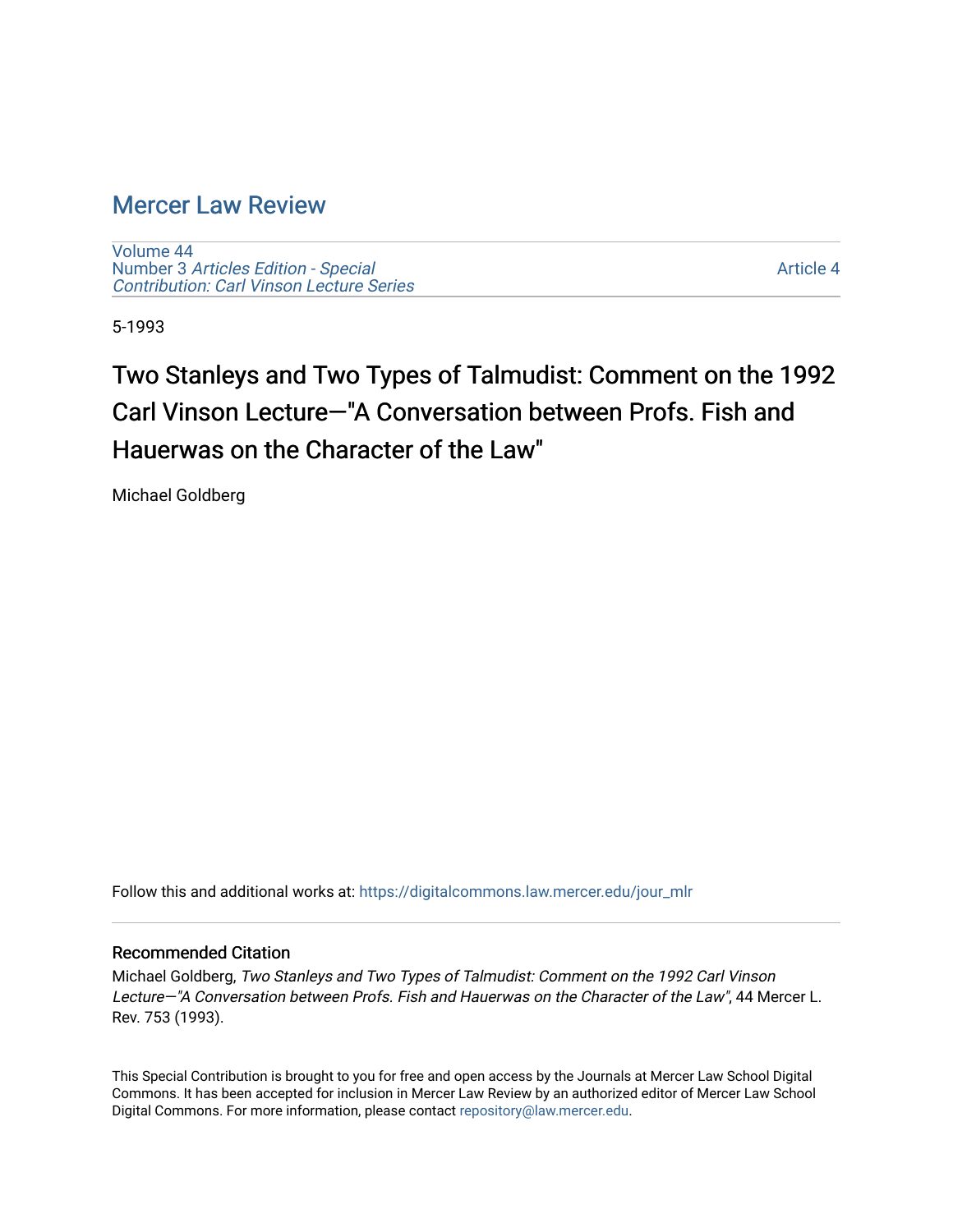# **Two Stanleys and Two Types of Talmudist: Comment on the 1992 Carl Vinson Lecture-"A Conversation between Profs. Fish and Hauerwas on the Character of the Law"**

#### **by Michael Goldberg, Ph.D.\***

The Talmud tells of a dispute among the Babylonian sages over who should head the rabbinic academy at Pumbedita. One side stumped for **Ray** Joseph. Alluding to his encyclopedic knowledge of traditional teachings stretching all the way back to Mount Sinai, it proclaimed, "Sinai takes precedence!" To that, the other side countered, "The uprooter of mountains takes precedence!" Its choice was Rabbah, a scholar of legendary skill at argumentation-sharp enough, it was said, to overturn even practices enjoined at Sinai long ago.'

Wonder what Rabbah's conception of law practice might look like seventeen centuries later? Then take a look at Stanley Fish's notion that a practice *earns* its distinctive place in the world through acts of intellectual *inventiveness.* Says Fish, the practice of law does not stand or fall on some correspondence to an "ideal template or model, whose true home is the mind of God, or a realm of Platonic ideas."2 Instead, practices like

753

**<sup>\*</sup>** Michael Goldberg, editor of the forthcoming *Against the Grain: New Approaches to Professional Ethics* (Trinity Press International), is a scholar in both Jewish and Professional ethics as well as a consultant in organizational design and values for churches and synagogues.

I want to thank Rabbi Marc Wilson for his help in drawing my attention to the Talmudic passages discussed in this Article.

<sup>1.</sup> Berachot 64a; *cf. also* Horayot 14a.

<sup>2.</sup> Stanley Fish, *On Legal Autonomy,* 44 MERCER L. **REv.** 737, 740 **(1993).**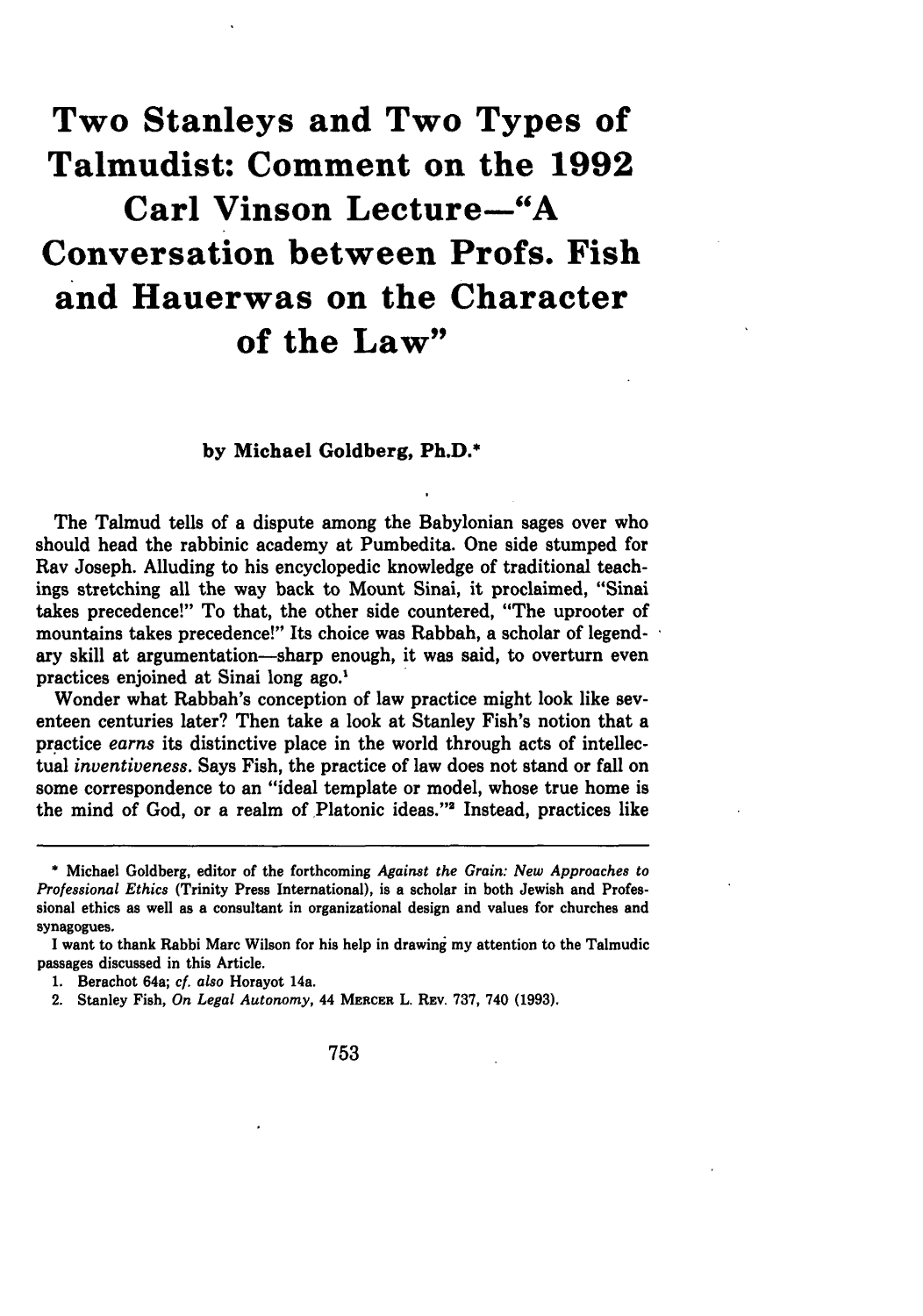law depend for their continuing existence on a kind of performance art, a linguistic tour de force of elaborating "the vocabulary which rather than matching up to antecedent facts, obligations, interesting problems, produces facts, obligations, and interesting problems."<sup>3</sup>

No surprise, therefore, that Fish compares practices like law to games like baseball, a rule-governed, *rule-constituted* activity--upon whose playing absolutely nothing else in the wider world necessarily depends. Hence, true practitioners, whether of baseball or law, are not those with some well-developed sense of fair play, but instead those with some welldeveloped set of skills that make them technical virtuosi of their respective "arts." Thus, Ty Cobb, Babe Ruth, and Pete Rose were all masters of the game-their moral characters notwithstanding.

And yet, what might "learned *counsel"* mean, and what might law practice become, if reduced to nothing more than the skillful manipulation of principles, precedents, and procedures? Grant Gillmore, for one, conjures up a vision as disquieting as any conceived **by** Dante or Bosch: "In Heaven there will be no law .... In Hell there will be nothing but law, and due process will be meticulously observed."<sup>4</sup> How ironic that such a picture of contemporary law practice-and of current practice in many academic disciplines—should fit so well the views of Stanley Fish, a figure who has built his professional reputation in no small part on the study of *Paradise Lost.3*

Meanwhile, these late results from Pumbedita!: Not Rabbah, but **Ray** Joseph, was chosen to lead the academy. The voters' rationale? **"All** are dependent upon the owner of the wheat."<sup>6</sup> The medieval commentator, Rashi, explains that enigmatic phrase as meaning that "all are dependent upon the one who gathers the produce to sell"-i.e., upon the one who collects and preserves the traditions so that there might be something of substance, of *sustenance*, to discuss and interpret in the first place!<sup>7</sup> In other words, a Rabbah's talents, no matter how skillfully employed, are always parasitic upon the *gifts* (in both senses) of a **Ray** Joseph.

For someone like **Ray** Joseph reminds us that a practice like law is *not* a practice like baseball. Whereas the practice of baseball, like that of most games, has no point beyond itself, practices such as law, medicine, teaching, and ministry *do* point beyond themselves to such goods as justice, health, wisdom, and salvation. That's why we take such practices, such *professions,* to be more than *games.* Forgetting that, practitioners become mere technicians with no goal other than to show off their virtu-

**<sup>3.</sup>** *Id.* **at 7.**

<sup>4.</sup> **GRANT GILMORE, THE** AGES Op **AMERICAN LAW 111 (1977).**

**<sup>5.</sup>** *Cf.,* e.g., **STANLEY FISH, SURPRISED BY SIN: THE READER IN PARADISE LOST (1971).**

**<sup>6.</sup>** Berachot 64a; Horayot 14a.

**<sup>7.</sup>** Berachot 64a, *ad* loc.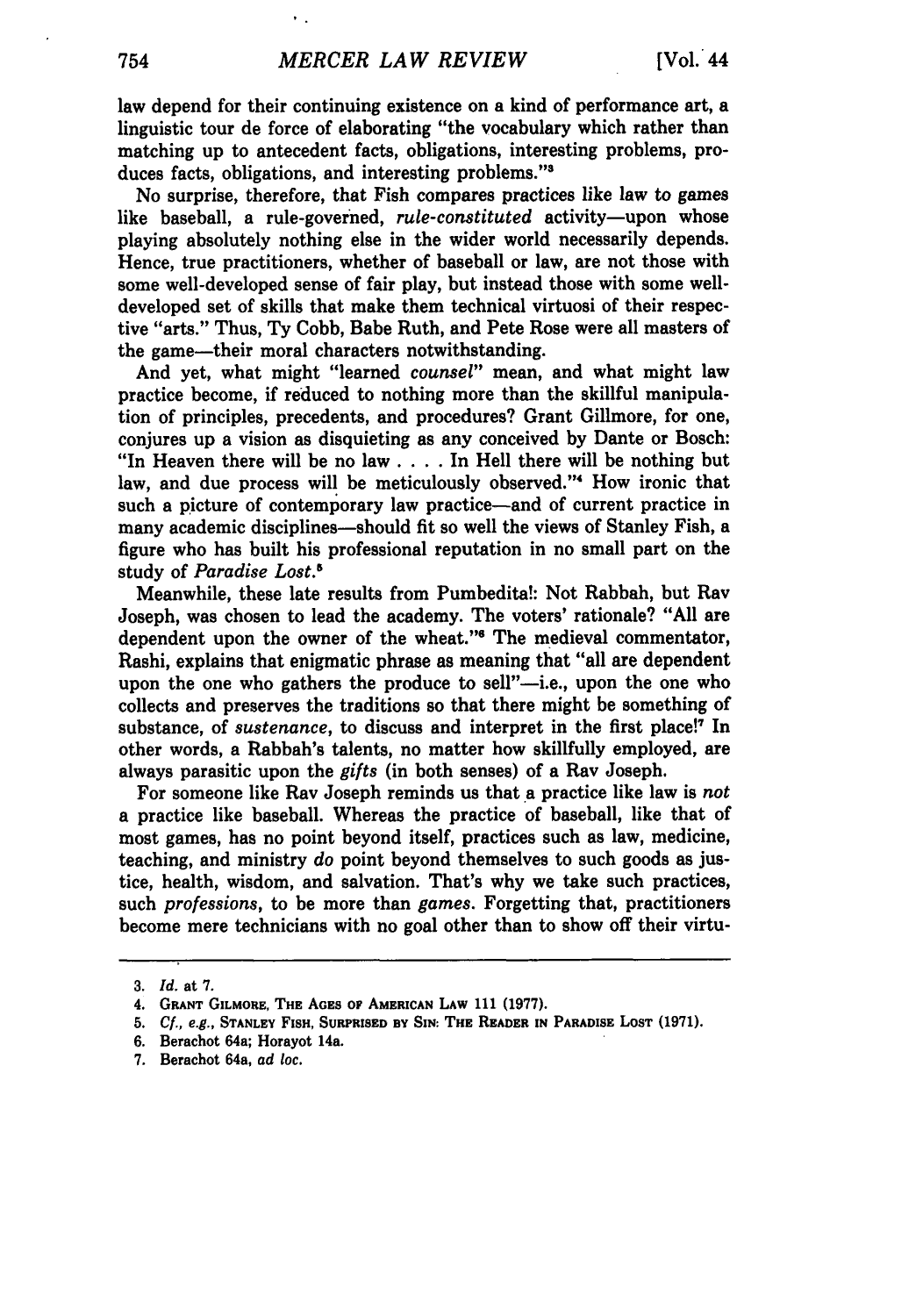osity. In fact, nothing may be more revealing of the practice current among Fish's own professional guild of literary critics than his failure to raise any objection whatsoever when Stanley Hauerwas described him as a conservative, noting that "no one has been more insistent than Stanley Fish that theory has no consequences."<sup>8</sup> Little wonder that Fish sees his professional task *qua* Miltonist literary critic as getting at the truth *about Paradise Lost-rather* than the truth *of* it.

By contrast, Hauerwas describes himself as a radical, precisely because as a Christian, he is "part of the community that changes everything"—including *the truth of who we are.*<sup>9</sup> One might, of course, view entry into the legal profession as a baptism into a similar kind of community. After all, at law school, lives and identities are transformed by initiation into a particular community's distinctive language and skill set. Like Christians, lawyers, too, become part of a living tradition; they participate in "a community of intense discourse about what it is that gives the tradition **. . .** its point and purpose."10

And yet, cautions Hauerwas, it is the legal community's very sense of purpose that may well put it at cross-purposes with that community called Christian. For Christians are called to be those people "who have been given fresh eyes to see how we may have been seduced **by** powers who promised us freedom in exchange for our souls."<sup>11</sup> So what counsel would Hauerwas give to all those counsellors and would-be counsellors-atlaw unsure about the implications of the character of the law for the church's character-and *vice-versa?* Listen as Hauerwas summons Paul in I Corinthians 6 to the witness stand:

It is God's people who are to judge the world; surely you know that **.... If** therefore you have such everyday disputes, how can you entrust jurisdiction to outsiders with no standing in the church?... Can it be that there is not among you a single person wise enough to give a decision in a fellow-Christian's cause? Must Christian go to law with Christian-and before unbelievers at that?... But you have been washed clean, you have been dedicated to God, you have been justified through the name of the Lord Jesus and through the Spirit of our God.<sup>12</sup>

Though the church, like the world outside the church, will know conflict, it will also know a way to effect conflict resolution virtually incomprehensible to the outside world: through forgiveness and the hope of reconcilia-

<sup>8.</sup> Stanley Hauerwas, *Christian Practice and the Practice of Law in a World Without Foundations,* 44 **MERCER** L. Rav. 743, 743 **(1993).**

**<sup>9.</sup>** *Id.*

**<sup>10.</sup>** Hauerwas, *supra* note **8,** at 746.

**<sup>11.</sup>** Hauerwas, *supra* note **8,** at 749.

<sup>12.</sup> **1** *Corinthians* **6:2, 4-6, 8, 11.**